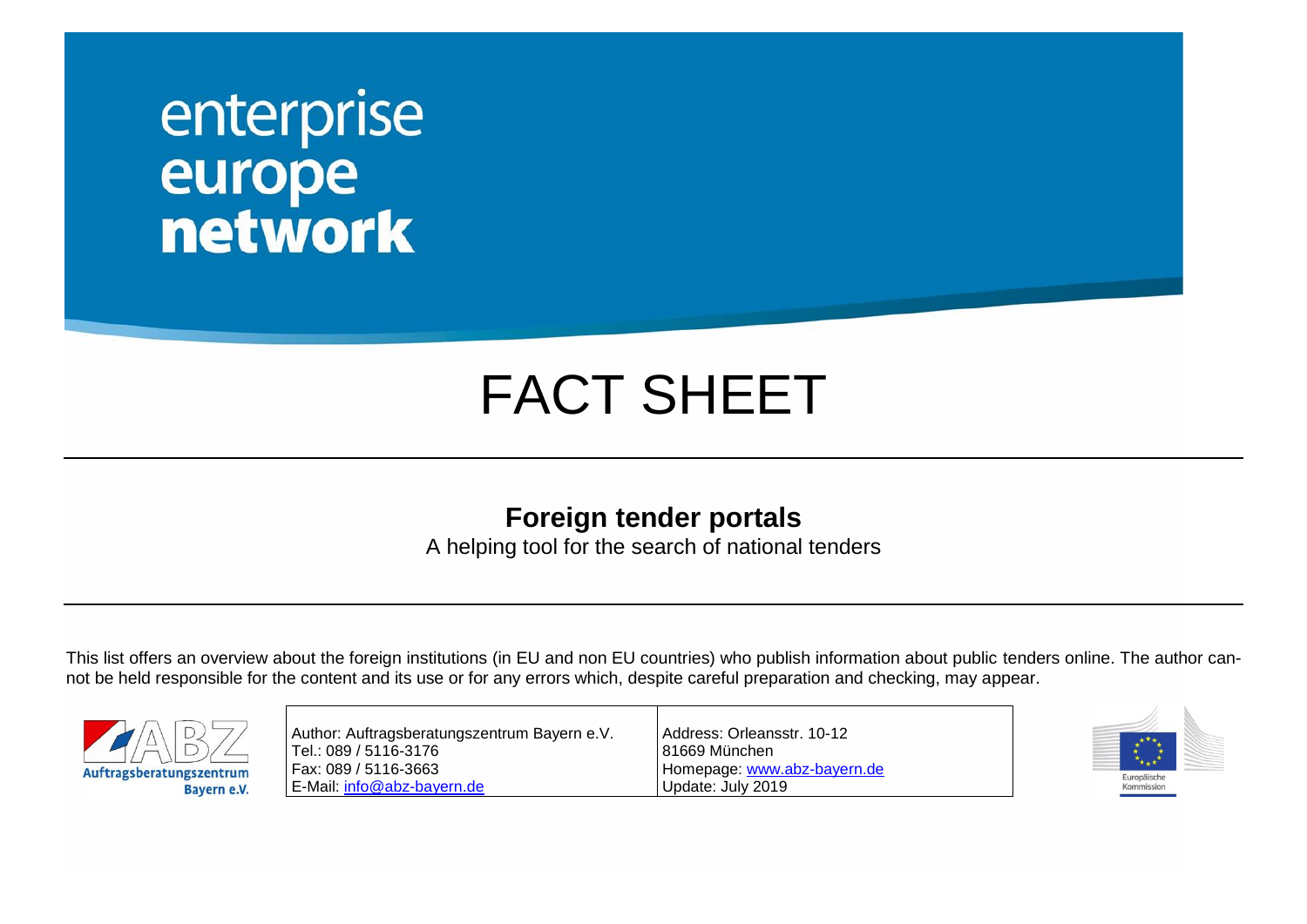| <b>Country</b>                     | <b>Publication institute</b>                                                   | <b>Website</b>                                                                            | Language                            |
|------------------------------------|--------------------------------------------------------------------------------|-------------------------------------------------------------------------------------------|-------------------------------------|
| Austria (AT)                       | BVA - Central Office for<br>public procurement                                 | http://www.bmwfw.qv.at/Wirtschaftspolitik/Wirtschaftsrecht/Seiten/Bundesvergabeamt.aspx   | German,<br>partially Eng-<br>lish   |
| Austria (AT)                       | Pep-online - tenders plat-<br>form                                             | www.pep-online.at                                                                         | German,<br>English                  |
| Belgium<br>(BE)                    | 16 Procurement - General<br>information about tenders                          | www.publicprocurement.be                                                                  | French/<br>Dutch                    |
| Belgium<br>(BE)                    | e-Notification - National<br>database for public pro-<br>curement              | https://enot.publicprocurement.be                                                         | Dutch/<br>French/<br>German/        |
| Bosnia and<br>Herzegovina<br>(BIH) | <b>B&amp;H</b> tender portal                                                   | https://www.ejn.gov.ba/<br>https://www.javnenabavke.gov.ba/                               | Bosnian,<br>Croatian and<br>Serbian |
| <b>Bulgaria</b><br>(BG)            | Public Procurement Agen-<br>cy - tenders portal                                | http://www.aop.bg/index.php?ln=1<br>https://eumis2020.government.bg/en/s/Procedure/Active | Bulgarian/<br>English               |
|                                    | Croatia (HR)   Narodne novine - Tenders<br>platform                            | https://www.nn.hr/                                                                        | Croatian                            |
|                                    | Croatia (HR) Portal javne nabave - Of-<br>fice for public procurement          | http://www.javnanabava.hr/default.aspx                                                    | Croatian,<br>English                |
| Czech Re-<br>publik (CZ)           | Czech official bulletin                                                        | https://www.vestnikvereijnychzakazek.cz/<br>http://www.isvz.cz/ISVZ/Podpora/ISVZ.aspx     | Czech                               |
| Denmark<br>(DK)                    | Konkurrence- og For-<br>brugerstyrelsen - National<br>database for public pro- | www.udbud.dk                                                                              | Danish                              |
| Denmark<br>(DK)                    | Licitationen - National da-<br>tabase for public procure-<br>ment              | http://www.licitationen.dk                                                                | Danish                              |
| Denmark<br>(DK)                    | <b>SKI - Nationale National</b><br>database for public pro-<br>curement        | www.ski.dk                                                                                | Danisch,<br>partially Eng-<br>lish  |
| Denmark<br>(DK)                    | Udbudsportalen - Infor-<br>mation for contracting au-<br>thority and companies | http://www.udbudsportalen.dk                                                              | Danish                              |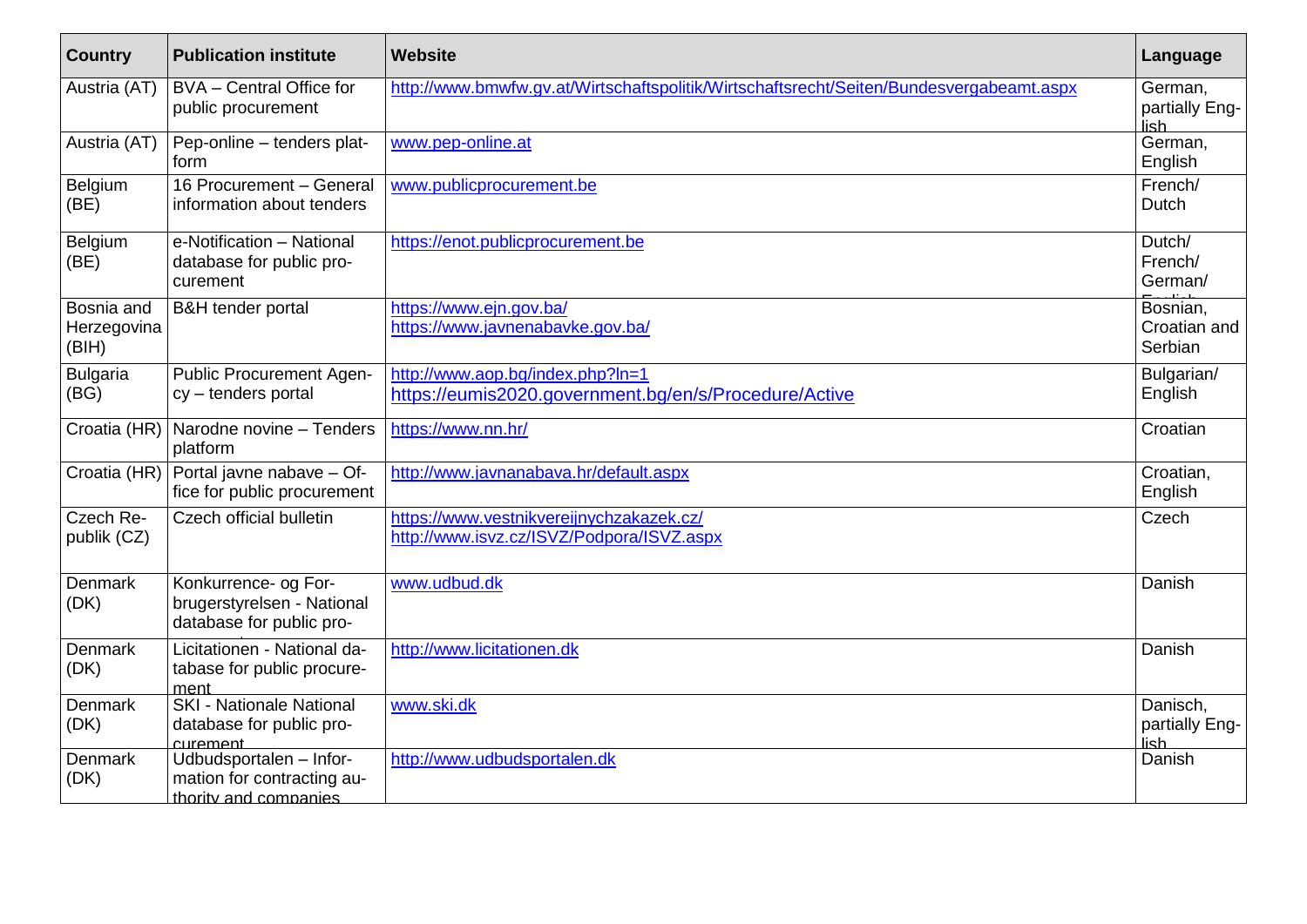| <b>Country</b>   | <b>Publication institute</b>                                                           | <b>Website</b>                                                              | Language                      |
|------------------|----------------------------------------------------------------------------------------|-----------------------------------------------------------------------------|-------------------------------|
| Estonia<br>(EST) | E-Riigihangete Keskkonda<br>- National database for<br>public procurement              | https://riigihanked.riik.ee                                                 | Estonian,<br>English          |
| Finland<br>(FIN) | national database for pub-<br>lic procurement                                          | https://www.hankintailmoitukset.fi/fi/                                      | Finish                        |
| Finland<br>(FIN) | Credita - tenders-platform                                                             | http://www.credita.fi/                                                      | Finish                        |
| Finland<br>(FIN) | Finnish Competition and<br><b>Consumer Authority</b>                                   | http://www.kkv.fi                                                           | Finish, Eng-<br>lish, Swedish |
| France (FR)      | Plate-forme des Achats de<br>l'Etat - Governmental pro-<br>curement platform           | https://www.marches-publics.gouv.fr/?page=entreprise.EntrepriseHome         | French, Eng-<br>lish, Spanish |
| France (FR)      | Marchesonline - public<br>procurement portal                                           | http://www.marchesonline.com<br>(all tenders above 90.000 €)                | French                        |
| France (FR)      | Boamp - procurement por-<br>tal of state, Municipalities<br>and Institutions           | http://www.boamp.fr<br>(official platform for tenders above the thresholds) | French                        |
| France (FR)      | Journal Officiel - Electronic<br>official iournal                                      | http://www.journal-officiel.gouv.fr                                         | French                        |
| Germany<br>(DE)  | Very diversified structure.<br>No compulsory central                                   | www.bund.de/ausschreibungen                                                 | German                        |
| Greece<br>(GR)   | ΕΘΝΙΚΟ ΤΥΠΟΓΡΑΦΕΙΟ<br>- Official Gazette                                               | http://www.eprocurement.gov.gr                                              | Greek                         |
| Hungary<br>(HU)  | Közbeszerzési Hatóság -<br>General information about                                   | http://www.kozbeszerzes.hu                                                  | Hungarian,<br>English,        |
| Ireland (IRL)    | eTenders - National data-<br>base for public procure-<br>ment                          | http://www.etenders.gov.ie                                                  | English, Irish                |
| Ireland (IRL)    | <b>National Procurement Ser-</b><br>vice - National database<br>for public procurement | http://www.procurement.ie                                                   | English, Irish                |
| Ireland (IRL)    | Public Private Partnership -<br>Informationen about Public<br>Private Partnerships in  | http://ppp.gov.ie                                                           | English, Irish                |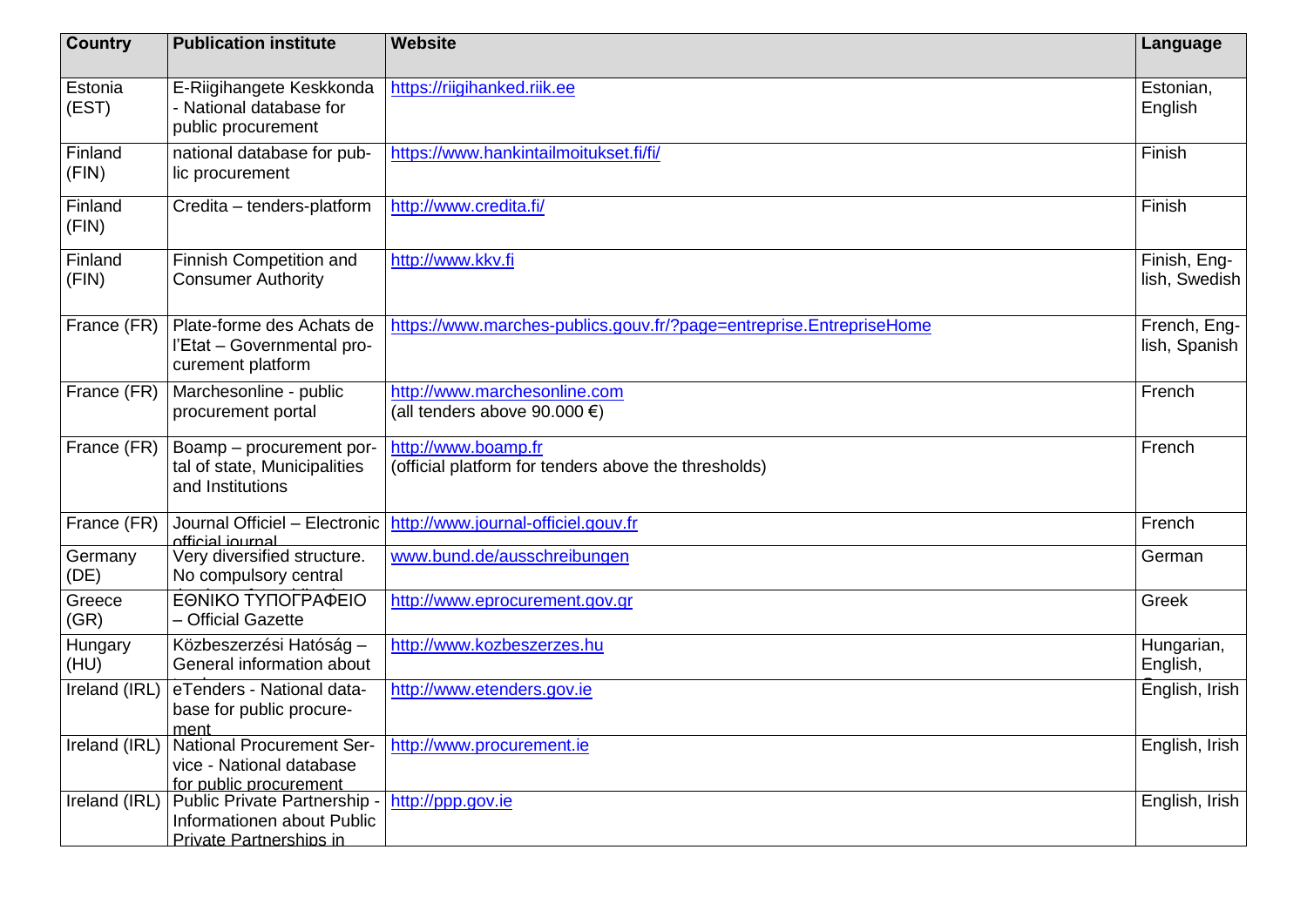| <b>Country</b>       | <b>Publication institute</b>                                              | <b>Website</b>                                                    | Language                                   |
|----------------------|---------------------------------------------------------------------------|-------------------------------------------------------------------|--------------------------------------------|
| Iceland<br>(ISL)     | Ríkiskaup - tenders plat-<br>form an d governmental<br>trade center       | http://www.rikiskaup.is                                           | Icelandic,<br>partially Eng-<br>lish       |
| Italy (IT)           | AppaltilnLinea - Infor-<br>mation about public pro-<br>curement           | http://www.appaltiinlinea.it                                      | Italian, Eng-<br>lish, French,<br>Spanish, |
| Italy (IT)           | Gazzetta Ufficiale - Italien<br><b>Official Gazette</b>                   | http://www.gazzettaufficiale.it                                   | Italian                                    |
| Italy (IT)           | Lavori pubblici - Tenders<br>platform                                     | http://www.lavoripubblici.it                                      | Italian                                    |
| Italy (IT)           | <b>AVCP - National Anticor-</b><br>ruption Authority                      | www.antoicorruzione.it                                            | Italian                                    |
| Latvia (LVA)         | Latvian Procurement<br>Monitoring Bureau                                  | http://www.iub.gov.lv                                             | Latvian                                    |
| Latvia (LVA)         | Private tender portal of<br>tenders in Latvia, Lithuania,<br>$E_{at}$     | https://iub.lv/                                                   | Latvian, Russia<br>Estonian,               |
| Latvia (LVA)         | E-lepirkums - Governmen-<br>tal, public, municipal and<br>private tenders | http://www.e-iepirkums.lv                                         | Latvian                                    |
| Latvia (LVA)         | Latvijas Vēstnesis - official<br>journal                                  | https://www.vestnesis.lv                                          | Latvian                                    |
| Lichtenstein<br>(LI) | Fachstelle Öffentliches<br>Auftragswesen - office for                     | http://www.faw.llv.li                                             | German                                     |
| Lithuania<br>(LTU)   | Viešųjų pirkimų tarnyba -<br>office for public procure-<br>ment           | http://www.vpt.lt/rtmp8/dtd                                       | Lithuanian,<br>English                     |
| Lithuania<br>(LTU)   | Centrine viešųjų pirkimų -<br>tender portal                               | http://cvpp.lt                                                    | Lithuanian                                 |
| Luxemburg<br>(LUX)   | www.marches.public.lu -<br>tender portal                                  | www.marches.public.lu                                             | French                                     |
| Malta (MT)           | Department of Contracts,<br>Government of Malta -<br>Tender platform      | https://contracts.gov.mt/en/Pages/Home-DepartmentOfContracts.aspx | English,<br>Maltese                        |
| Montenegro<br>(MNE)  | Public procurement admin-<br>istration of Montenegro                      | http://www.ujn.gov.me/en/                                         | Montenegrin/<br>English                    |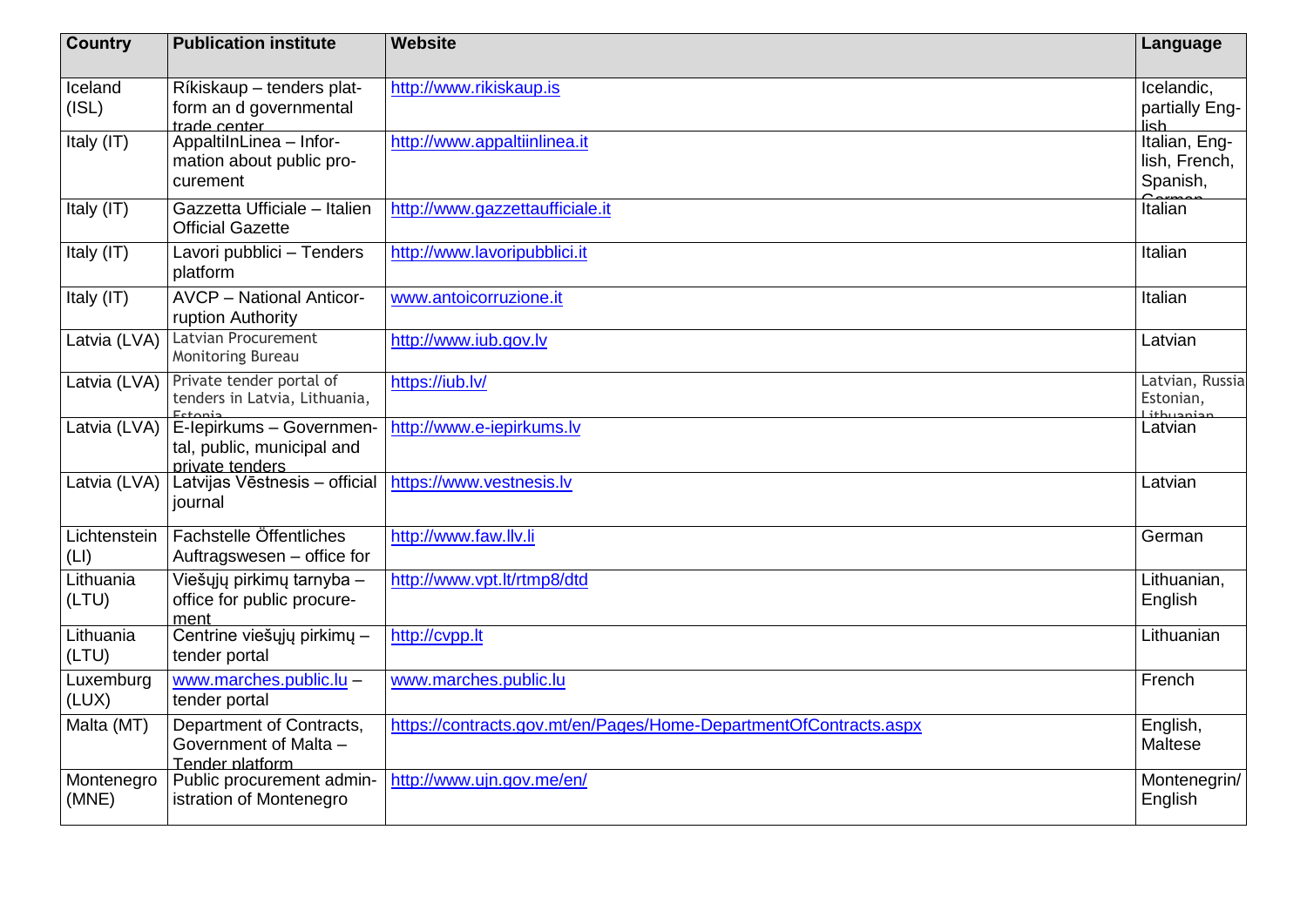| <b>Country</b>                           | <b>Publication institute</b>                                                        | <b>Website</b>                                                   | Language                              |
|------------------------------------------|-------------------------------------------------------------------------------------|------------------------------------------------------------------|---------------------------------------|
| Netherlands<br>(NL)                      | Ministerie van Econo-<br>mische Zaken - Ministry of<br>economics                    | https://www.rijksoverheid.nl/onderwerpen/aanbesteden             | Dutch                                 |
| <b>Netherlands</b><br>(NL)               | Aanbestedingskalender-<br>Procurement plattform                                     | https://aanbestedingskalender.nl/                                | Dutch                                 |
| Netherlands<br>(NL)                      | Tender Ned - Procurement<br>plattform                                               | https://www.tenderned.nl<br>https://www.tenderned.nl/cms/english | Dutch                                 |
| Netherlands<br>(NL)                      | PIANO <sub>o</sub> - Conuseling<br>Center                                           | https://www.pianoo.nl/                                           | Dutch, parti-<br>ally Englisch        |
| Northern<br>Ireland (GB)                 | <b>Central Procurement Di-</b><br>rectorate                                         | http://www.dfpni.gov.uk/cpd                                      | English                               |
| Norway<br>(NOR)                          | Anskaffelser - Councelling<br>platform                                              | http://anskaffelser.no/e-handel                                  | Norwegian                             |
| Norway<br>(NOR)                          | Klagenemnda for offentlige<br>anskaffelser (KOFA) -<br>Complaints office for public | http://www.kofa.no                                               | Norwegian,<br>partially Eng-<br>lish  |
| Norway<br>(NOR)                          | Doffin - Database for of-<br>fentlige innkjøp - tenders<br>platform                 | http://www.doffin.no                                             | Norwegian                             |
| Norway<br>(NOR)                          | Achilles - Companies<br>database                                                    | http://www.achilles.com                                          | Norwegian,<br>English                 |
| Portugal<br>(PT)                         | Agência Nacional de Com-<br>pras Públicas - National<br>Agencyfor public procure-   | https://catalogo.espap.pt/catalogo/                              | Portuguese,<br>English                |
| Portugal<br>(PT)                         | Díario Da República Ele-<br>tronico - Electronic Official<br>Journal                | http://www.dre.pt/                                               | Portuguese                            |
| Poland (PL)                              | Urząd Zamówień Pub-<br>licznych – Office for public<br>procurement                  | http://www.uzp.gov.pl                                            | Polish, Eng-<br>lish                  |
| Republic of<br>North Mac-<br>edonia (MK) | Electronic System for Pub-<br>lic Procurement                                       | https://e-nabavki.gov.mk                                         | Macedonian<br>Slowak<br>English, Bul- |
| Romania<br>(RO)                          | e-licitatie - tender platform                                                       | http://www.e-licitatie.ro                                        | Romanian                              |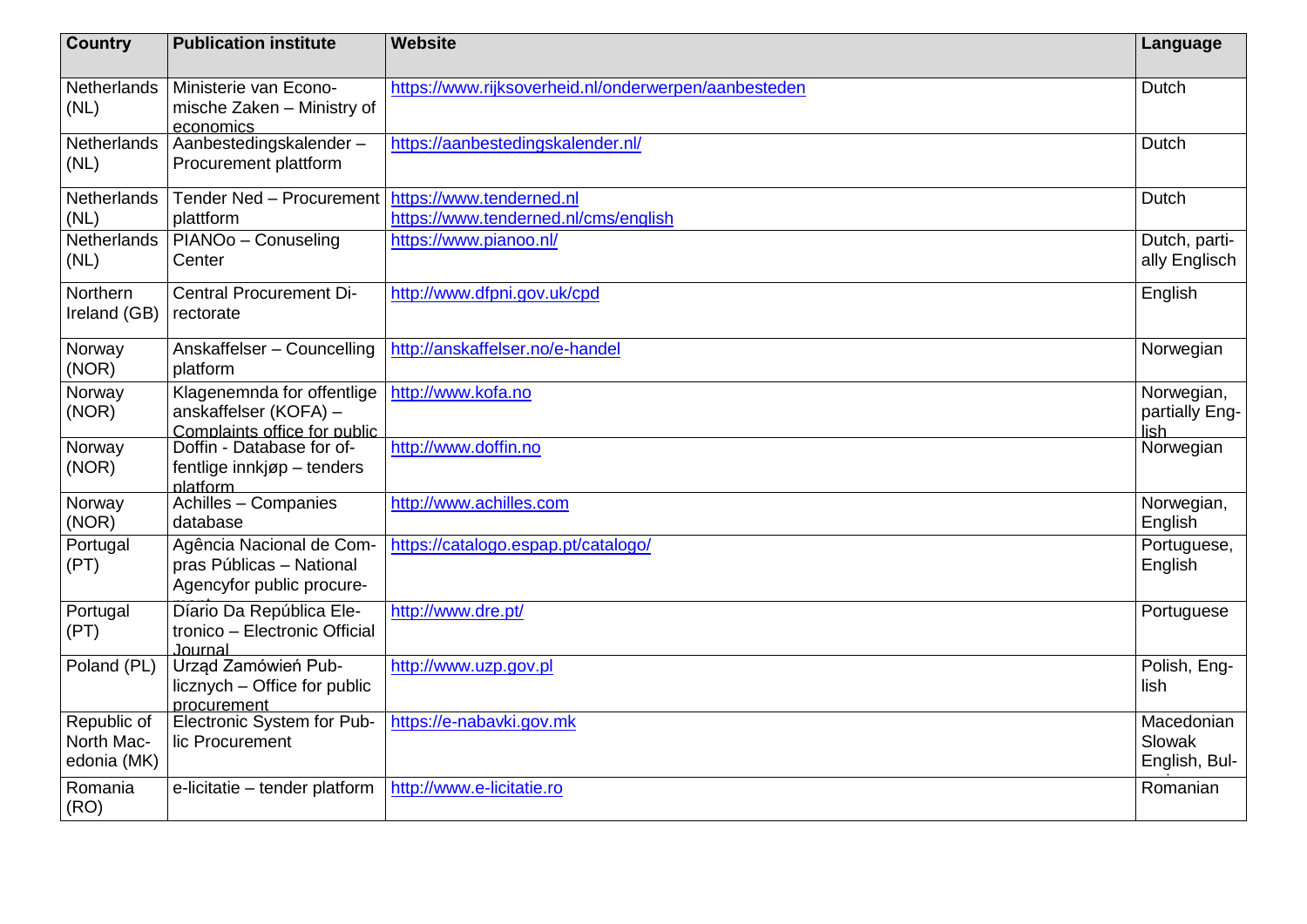| <b>Country</b>                         | <b>Publication institute</b>                                                   | <b>Website</b>                                            | Language                                 |
|----------------------------------------|--------------------------------------------------------------------------------|-----------------------------------------------------------|------------------------------------------|
| Scotland<br>(GBR)                      | <b>Public Contracts Scotland</b><br>- tender portal of the scot-               | http://www.publiccontractsscotland.gov.uk                 | English                                  |
| Sweden<br>(SE)                         | Ekonomistyrningsverket -<br>General information about<br>public procurement    | http://www.esv.se                                         | Schwedish,<br>partially Eng-<br>lish     |
| Sweden<br>(SE)                         | Allego - tender platform                                                       | http://www.allego.se/home.aspx                            | Schwedish,<br>English                    |
| Sweden<br>(SE)                         | Konkurrensverket - Anti-<br>trust Authority                                    | http://www.konkurrensverket.se                            | Schwedish,<br>Englisch                   |
| Switzerland<br>(CH)                    | SIMAP - Information sys-<br>tem about public procure-<br>ment                  | https://www.simap.ch                                      | German,<br>French, Itali-<br>an, English |
| Switzerland<br>(CH)                    | SHAB - Official Gazette of<br>commerce                                         | https://www.shab.ch                                       | German,<br>French, Itali-                |
| Serbia<br>(SRB)                        | Портал јавних набавки -<br>Office for public procure-<br>ment                  | http://portal.ujn.gov.rs                                  | Serbian                                  |
| Slovakia<br>(SVK)                      | Office for Public Procure-<br>ment                                             | http://www.uvo.gov.sk/                                    | Slowak,<br>English                       |
| Slovenia<br>(SVN)                      | Uradni list - Official Jour-<br>nal                                            | http://www.uradni-list.si                                 | Slowene                                  |
| Spain (ES)                             | Boletín Oficial del Estado -<br><b>Official Journal</b>                        | http://www.boe.es/publicaciones                           | Spanish                                  |
| Spain (ES)<br>Canary Is-<br>lands (IC) | <b>Boletín Oficial de Canarias</b><br>- Official Jornal                        | http://www.gobcan.es                                      | Spanish                                  |
| Turkey<br>(TUR)                        | <b>Public Procurement Au-</b><br>thority - Authority for public<br>procurement | http://www.ihale.gov.tr<br>http://www.cfcu.gov.tr/tenders | Türkish                                  |
| Ukraine<br>(UKR)                       | Ukrainian Public Procure-<br>ments - National portal for<br>public procurement | https://tender.me.gov.ua/EDZFrontOffice                   | Ukrainisch,<br>Russisch,<br>Fnalisch     |
| Ukraine<br>(UKR)                       | Ministry of Economic De-<br>velopment and Trade                                | http://www.kmu.gov.ua/control/en                          | Ukrain, Eng-<br>lish                     |